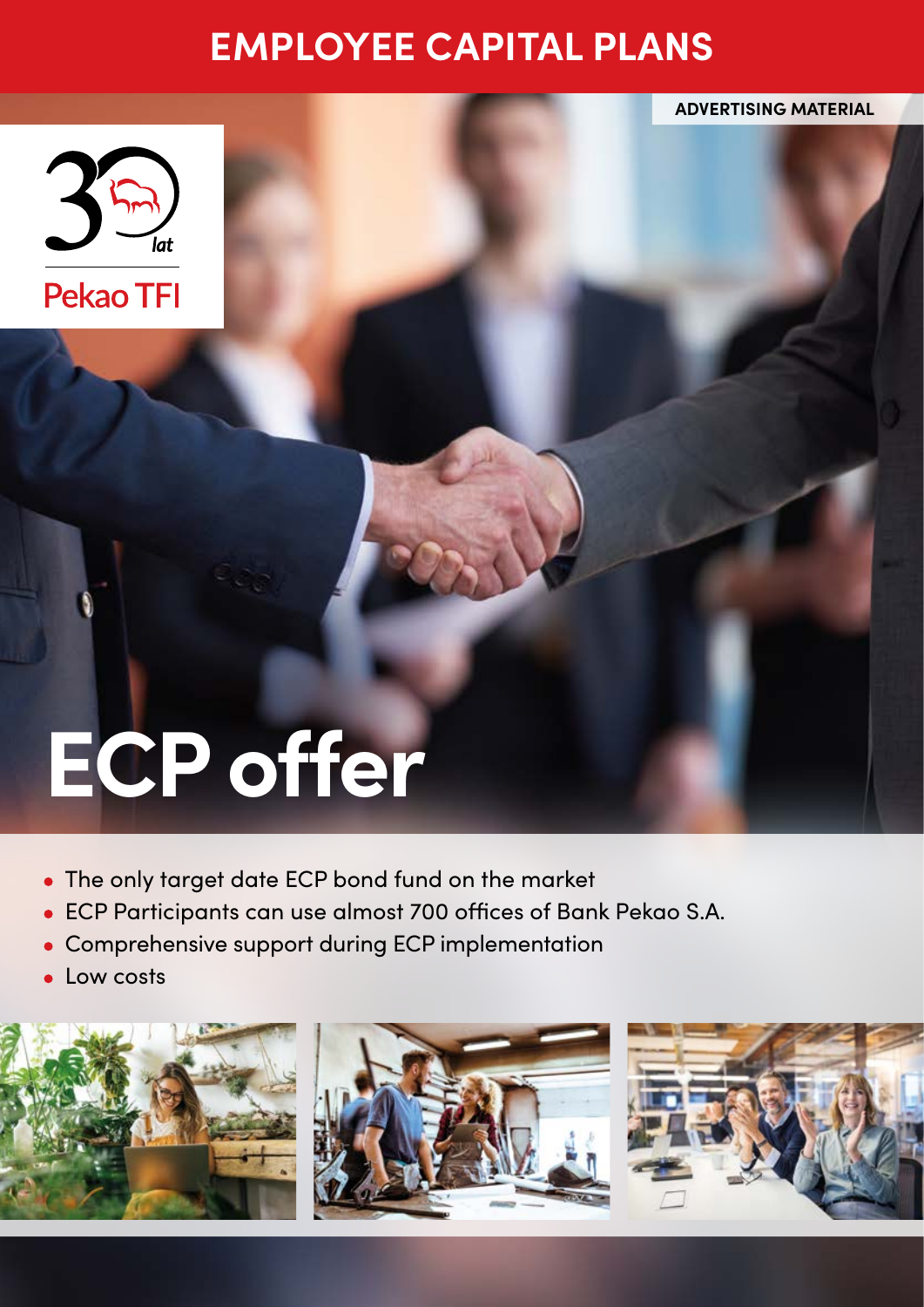

# Table of contents

| 1. "Employers are welcome" – letter from Łukasz Kędzior, President of Management Board,<br>Pekao TFI S.A. | 3               |
|-----------------------------------------------------------------------------------------------------------|-----------------|
| 2. Reasons to choose Pekao TFI S.A.                                                                       | $\overline{4}$  |
| 3. Support for Employer in the ECP implementation and use                                                 | 6               |
| 4. ECP support for Employees                                                                              | 9               |
| 5. Target date funds                                                                                      | 10 <sup>°</sup> |
| 6. Costs                                                                                                  | 12 <sup>2</sup> |
| 7. Special product offer for Employees by Bank Pekao S.A.                                                 | 14              |
| 8. How ECP contracts are made and their terms                                                             | 15              |
| 9. Terms, dates and methods of making withdrawals, transfer withdrawals or repayments 15                  |                 |

### **Employee Capital Plans with Pekao TFI S.A. entail:**

- full-fledged support provided by the team from Pekao TFI S.A. at each stage of ECP implementation
- e-PPK Service for Employer compatible with HR systems
- **•** free access to ECP account for Employees via online service and at offices of Bank Pekao S.A.
- successful information campaign for Employees
- easy contact: online services, hotline, e-mail
- $\bullet$  the only target date bond fund on the market: Pekao PPK 2020 Spokojne Jutro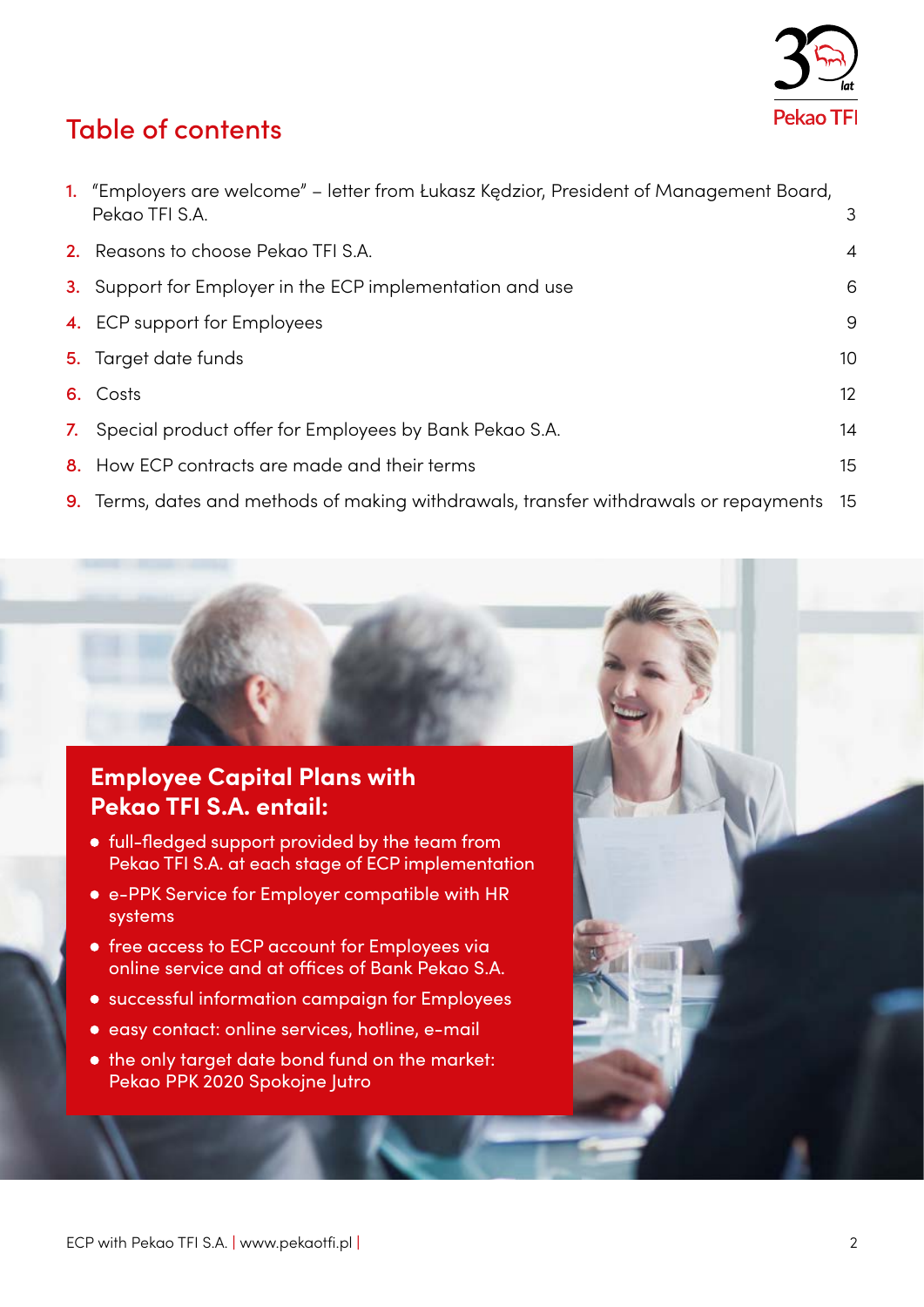

# 1. Employers are welcome!

Dear Sir/Madam,

it is our pleasure to present to you a proposal to establish the Employee Capital Plans in collaboration with Pekao TFI S.A. – the longest-running investment fund company in the Polish market.

We have been establishing and managing investment funds for 30 years. We ensure efficient implementation and ensure convenience in later use of the programme.

For this purpose, we have prepared an intuitive online system for ECP servicing (Employer's e-PPK Service), where you can easily add new Employees, load the list of contributions or download selected reports. For all of it to operate without a hitch from the first contribution, you may test, free of charge, whether your personnel & payroll system is compatible with ECP.

We will guide you, step by step, through ECP implementation and we will provide you with interesting and easy-to-understand marketing materials about ECP in electronic form.

We are currently working with over 22,000 employers.

We also provide your Employees with the free online system for using ECP (ePPK Pekao TFI Service) where they can change their account status, easily change the fund under ECP or submit other instructions. Additionally, the employees may access a network of nearly 700 outlets of Bank Pekao S.A. across Poland, where they can submit selected plan-related instructions.

We have a team of professionals and experts with vast knowledge and experience to your disposal. The expertise of our managers allows to manage the money held within the Pekao PPK SFIO fund effectively, which is reflected in our investment results. We believe we can take care of your Employees' future together.

You are welcome to take advantage of our offer.

Sincerely, Łukasz Kędzior President of Management Board, Pekao TFI S.A.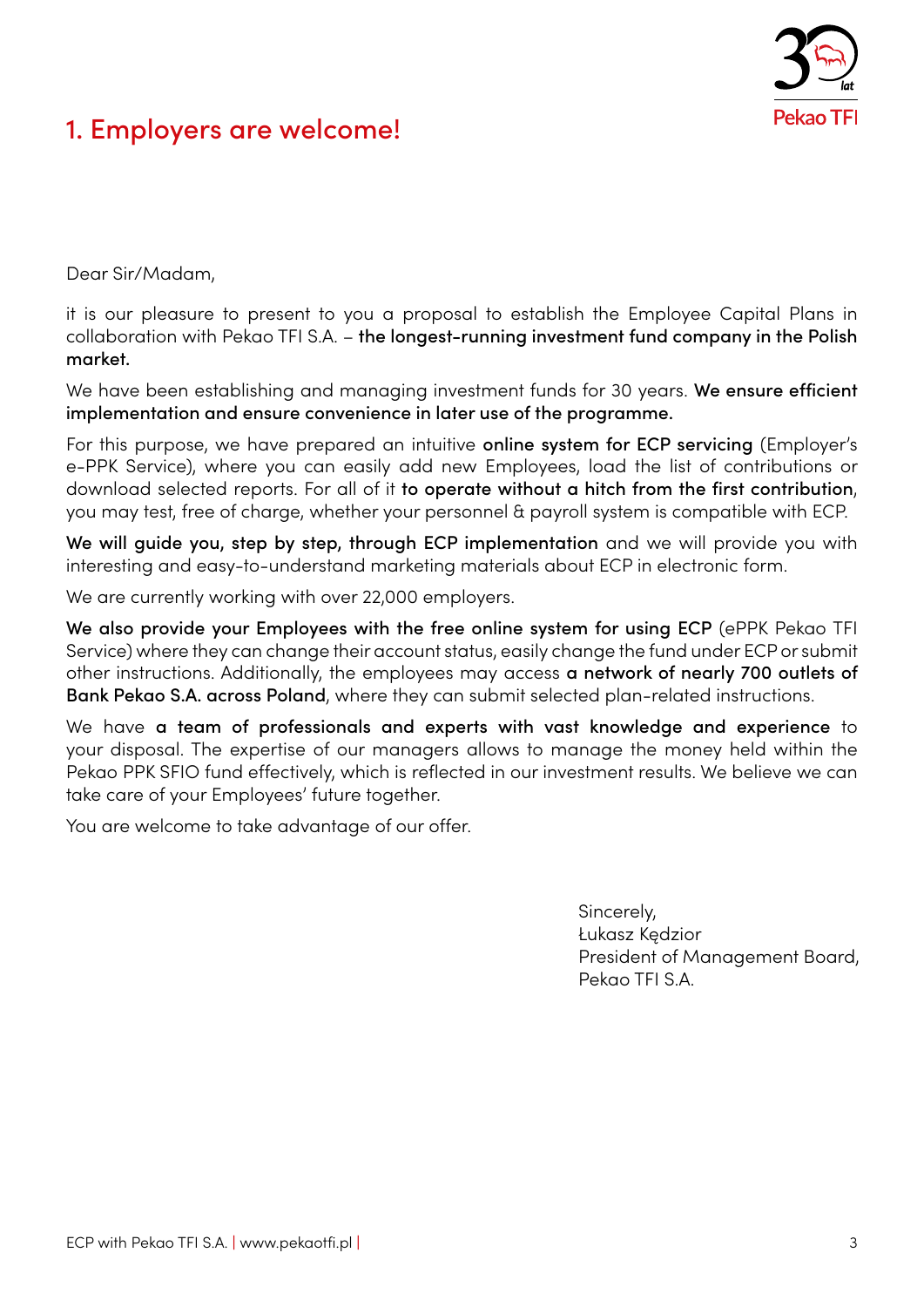

# 2. Reasons to choose Pekao TFI S.A.?

## **COMPETITIVE ECP PROPOSAL**



ECP sub-fund "for cautious investors" The only target date debt fund on the market – Pekao PPK 2020 Spokojne Jutro



### Low costs

No fee is charged for deposits made into the ECP. Multiple free-of-charge changes of subfunds included in the target date fund.



### Convenience for Employees

Intuitive online service, hotline, ECP-related instructions may be placed at almost 700 offices of Bank Pekao S.A.



Attractive terms for banking products Such as mortgage loans, cash loans – for all of your Employees.



Bank branch network

For Employees – ECP-related instructions may be placed at almost 700 offices of Bank Pekao S.A.

Over 22,000 Employers have chosen to trust us.



### We support the Employer at each stage of ECP implementation

Employer may test whether its personnel & payroll system can communicate with the e-PPK Service; marketing materials for printing, educational and instructional videos.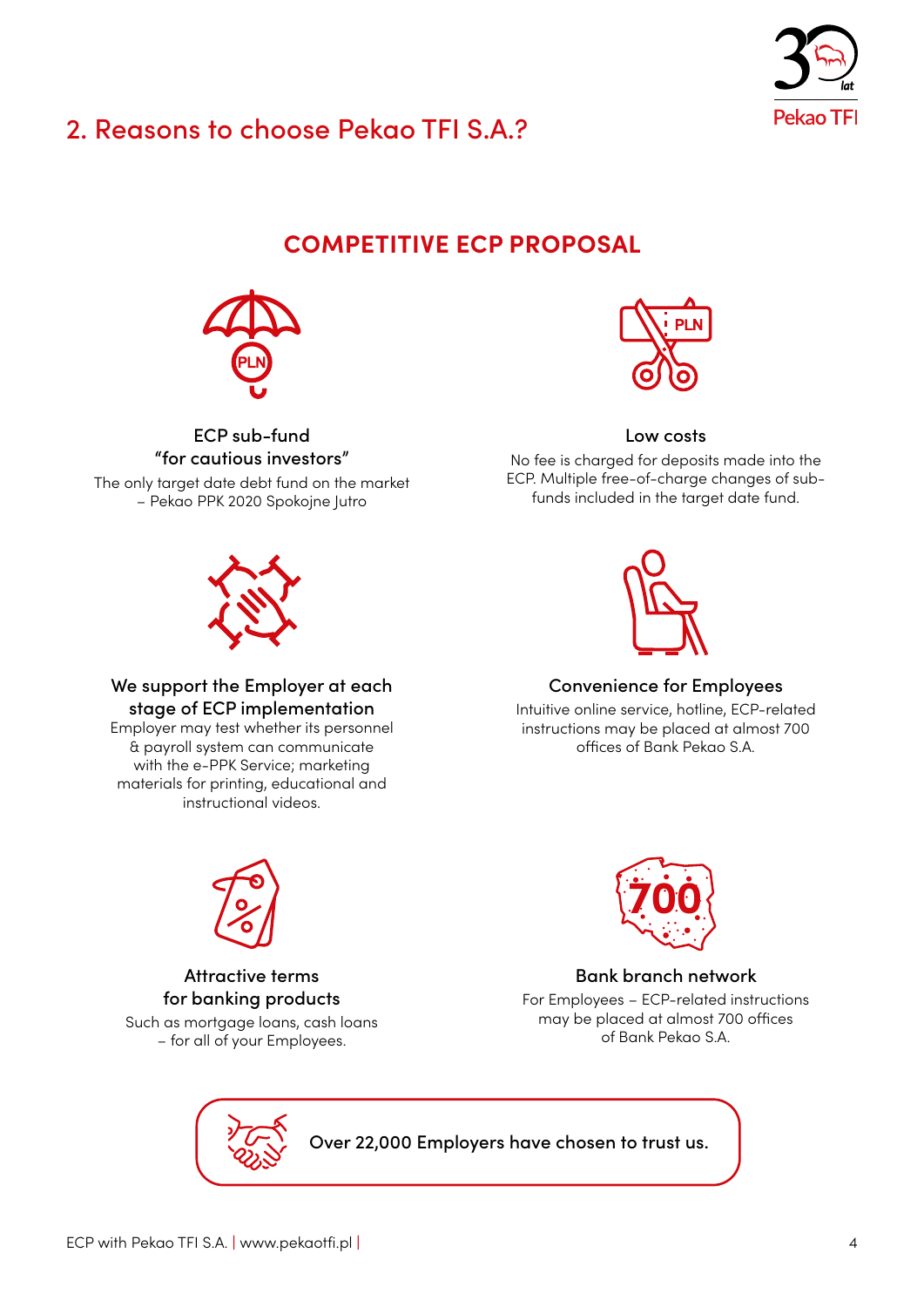

### **THE LONGEST MARKET EXPERIENCE**

1992

The longest-running investment fund company in Poland.

clients of Pekao TFI S.A. funds

(as at 28.02.2022)



The broadest offer of target date ECP funds.

# $_{\text{almost}}$  450,000  $_{\text{over}}$  19 billion PLN

### assets under management

(as at 28.02.2022)

PPE

over 20 years experience in operating Employee Pension Schemes



### funds and sub-funds of Pekao TFI S.A.

– one of the broadest offers of investment funds on the Polish market



### Experienced team of managers supported by analysts

11 CFA holders, 8 investment advisor licence holders, 7 securities broker licence holders (as at 28.02.2022)



Regular awards and distinctions that confirm our assets management skills.







**"Złoty Laur Klienta"** in IFC category  $in 2018 - 2022$ .



**The "Golden Wallet" Prize awarded by Gazeta Giełdy Parkiet** for the best performance in 2020 and 2021 in foreign debt securities fund category and for the best performance in 2021 in the foreign equity fund category.



**Ranked 3rd** in "Rzeczpospolita" IFC ranking of 24.10.2019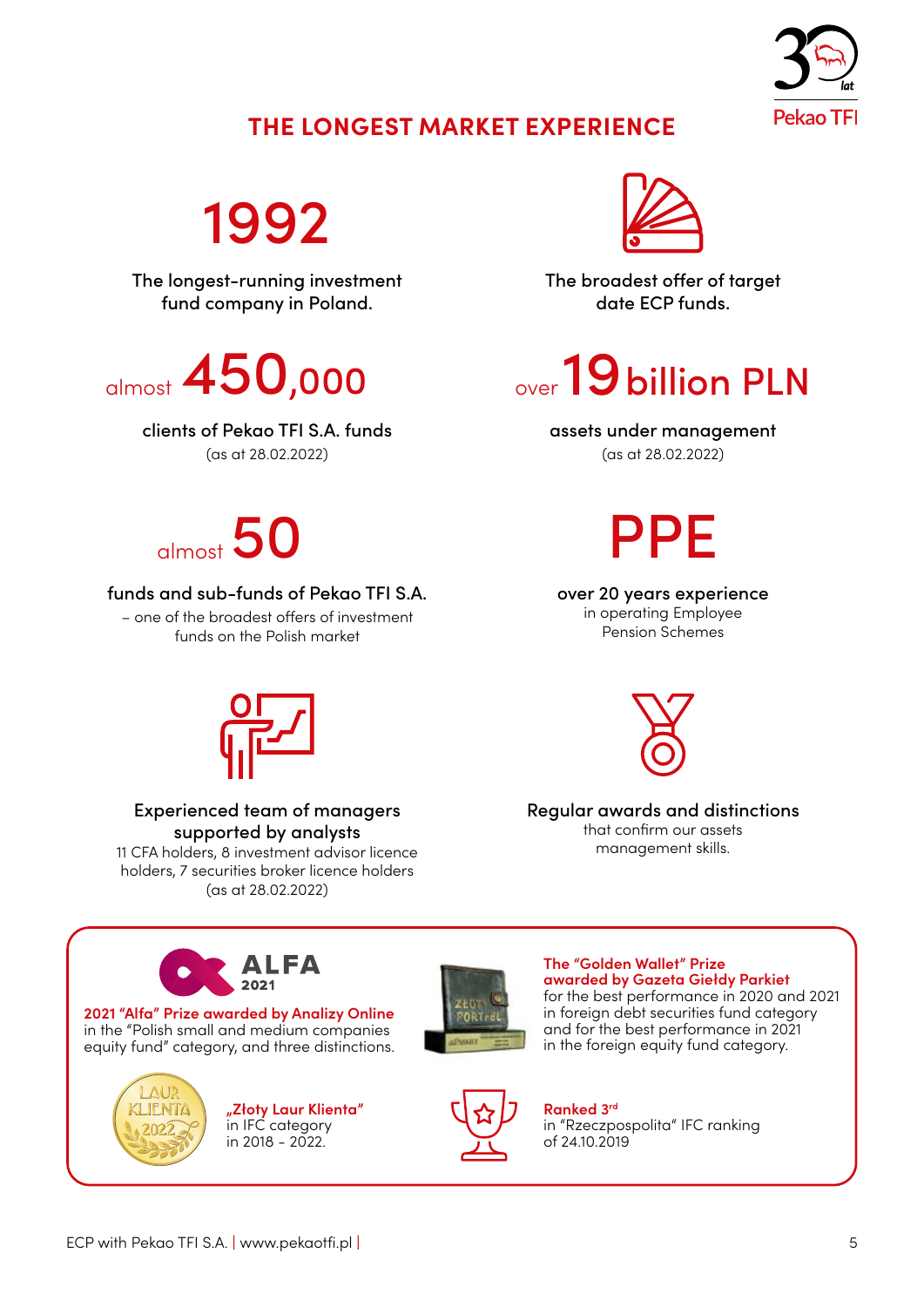

# [3. Support for Employer in the ECP Implementation](https://www.youtube.com/watch?v=MMNqTIFgJgQ&list=PLE9RX6vskn1wJ8Ng_4BbSPqRIvAbxKkz7&index=8)  and Use **SEE**

We offer our support at each stage of implementation of an Employee Capital Plan in the administrative, operational and communication areas.



# **ECP DOCUMENTATION – READY-TO-USE SOLUTIONS**

- . We can provide [templates of ECP management contract](https://www.epekaotfi.pl/assets/documents/Umowa_o_zarzadzanie_PPK_en.pdf) and [ECP operation contract](https://www.epekaotfi.pl/assets/documents/Umowa_o_prowadzenie_PPK_en.pdf) as well as a draft agreement between the Employer and employee representatives regarding the appointment of a selected financial institution.
- We can provide the draft of information about the terms of ECP participation as well as ECP participation-related rights and duties of both Employer and Employee.



- Employer can easily sign the ECP management contract, entirely online, by going to www.epekaotfi.pl and filling up mandatory fields; then, the contract may be approved in the system, for example by using SMS code.
- ECP management contract can be prepared for you online by your Account Manager from Bank Pekao S.A.; you can then approve it via SMS code or qualified signature.
- ECP management contract may be signed in the traditional paper form; your Account Manager from Bank Pekao S.A. or an expert from Pekao TFI S.A. will draft, print and deliver necessary documents for your signature.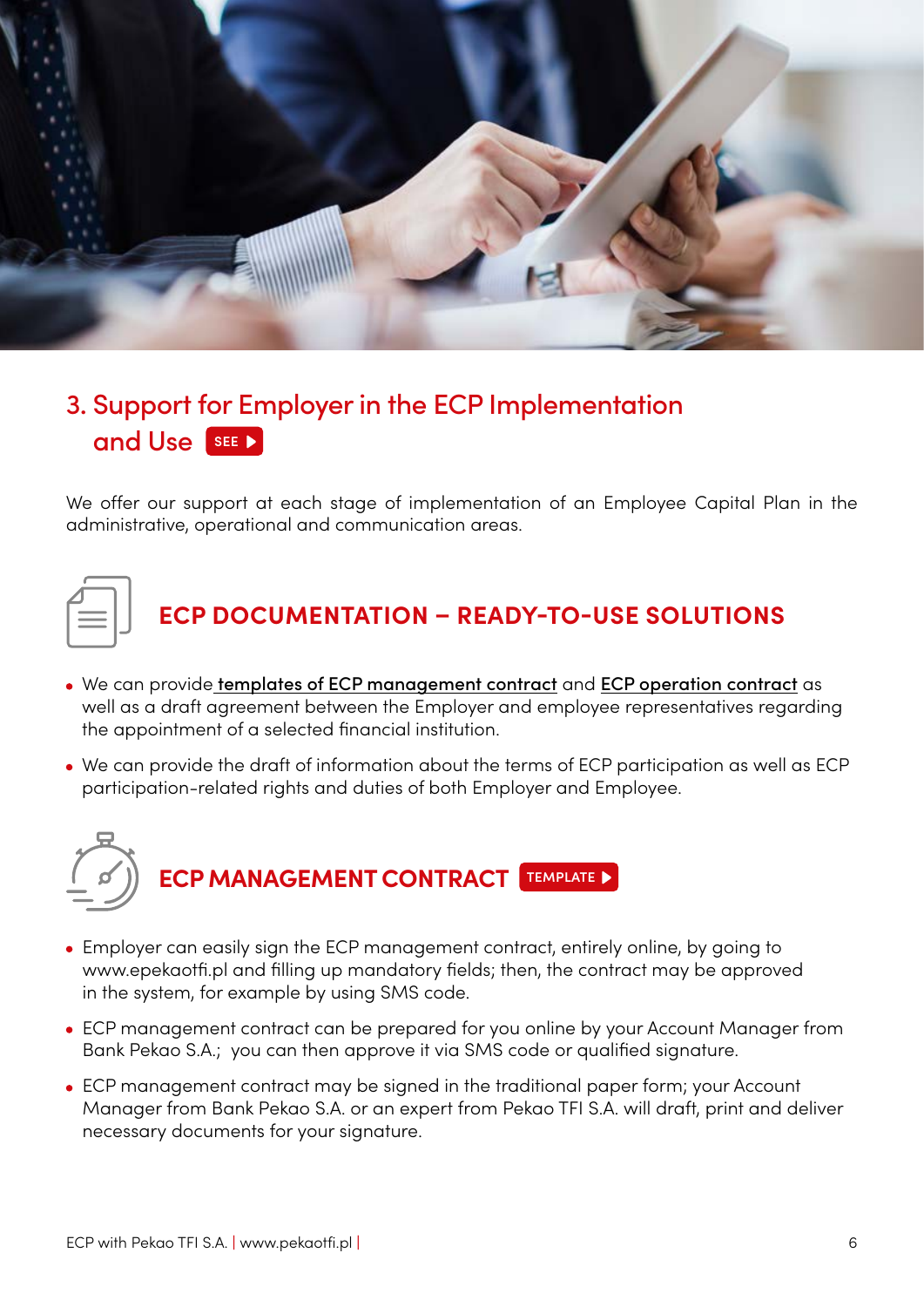



**NLINE SERVICE – SIMPLE AND CONVENIENT SEE** 



We provide the free e-PPK Service for Employers (www.epekaotfi.pl) that will intuitively guide you through the execution of the ECP management contract and the ECP operation contract, and will also facilitate the daily handling of the plan.



We can offer the full technical and operational support for your HR staff; we organise cyclical online training in the use of the system, we provide [video](https://pekaotfi.pl/produkty/ppk/ppk-pracodawca/serwis-eppk-dla-pracodawcow)  [instructions](https://pekaotfi.pl/produkty/ppk/ppk-pracodawca/serwis-eppk-dla-pracodawcow) and [system manual](https://www.epekaotfi.pl/assets/documents/Podrecznik_ePPK_pracodawca.pdf).



We provide **[a demo version of the service](https://demo.pekao-fs.com.pl/pekao/eppk/logowanie.html)**.



Our system is compatible with all personnel & payroll systems compliant with the standard established on the Polish ECP market.



Each Employer may test, free of charge, whether the personnel & payroll system they use is compatible with ECP.



e-PPK Service supports .txt, .csv and .xml files generated by the most popular personnel & payroll systems, in formats compliant with the universal data exchange standard developed based on the recommendation of the Polish Development Fund issued by the market working group comprising financial institutions, vendors of personnel & payroll system software and transfer agents.



Our service may be integrated with your personnel & payroll system via the automated information exchange, so called **API**.

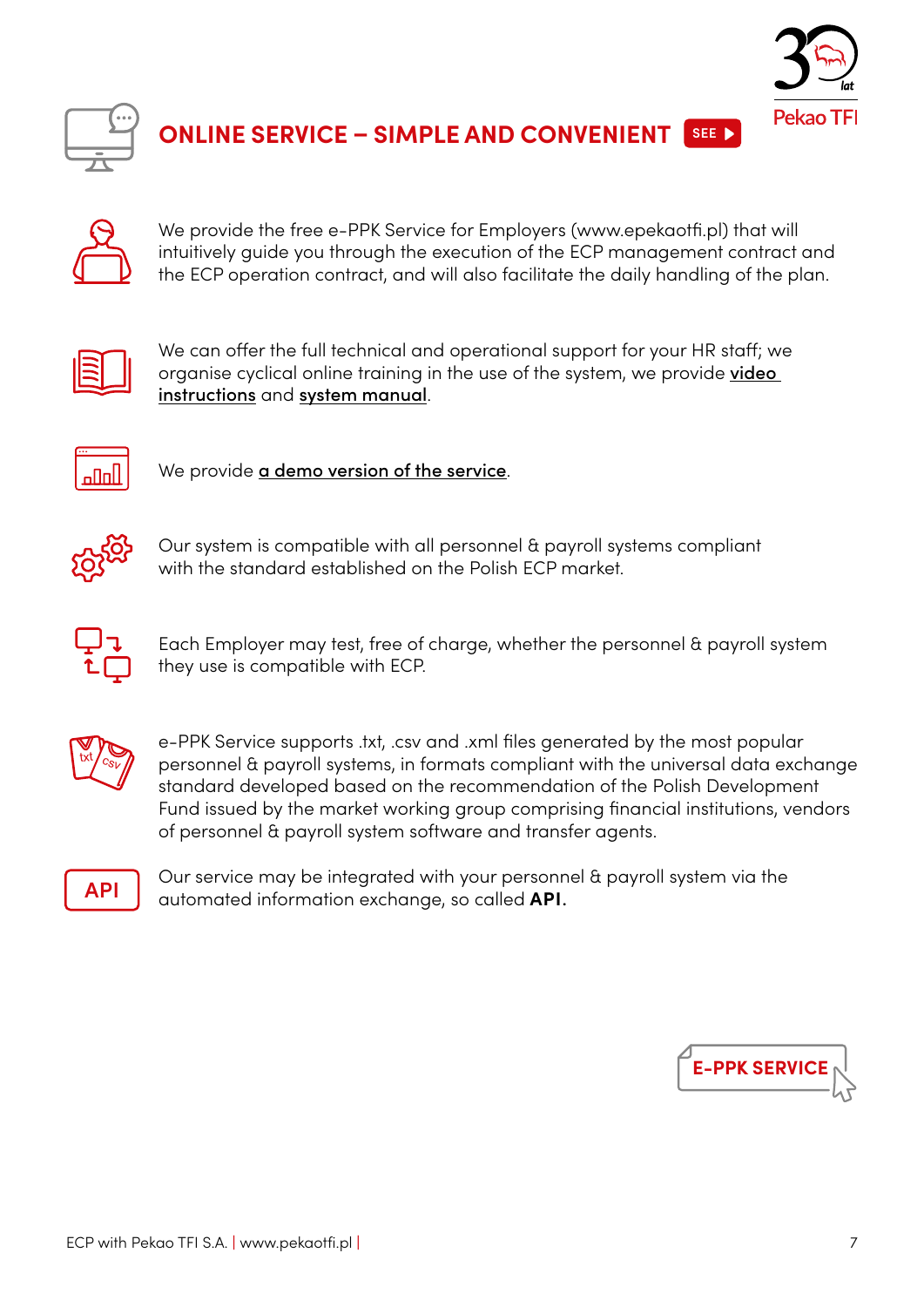



### **INFORMATION CAMPAIGN WITH FOCUS ON COMPREHENSIBILITY**



Presentations and training sessions for Employers and Employees in the form of webinars or teleconferences.



Interesting and easy-to-understand marketing materials for printing: leaflets, one-pagers, posters and animated videos.

[Print materials for your Employees](https://pekaotfi.pl/produkty/ppk/ppk-pracownik#pliki)



Daily ECP communication support training and marketing materials for new Employees, submission of reports, comments, ECP news, fund valuations.



Dedicated team of employees of Pekao TFI S.A. for handling ECP.



Dedicated hotline and e-mail address for Employers: tel. (+48) 22 640 06 54, e-mail: ppk@pekaotfi.pl.

If requested by the Employer, we can issue a certificate to confirm that an informational action was delivered and also that Employees were given training in the use of the e-PPK Service.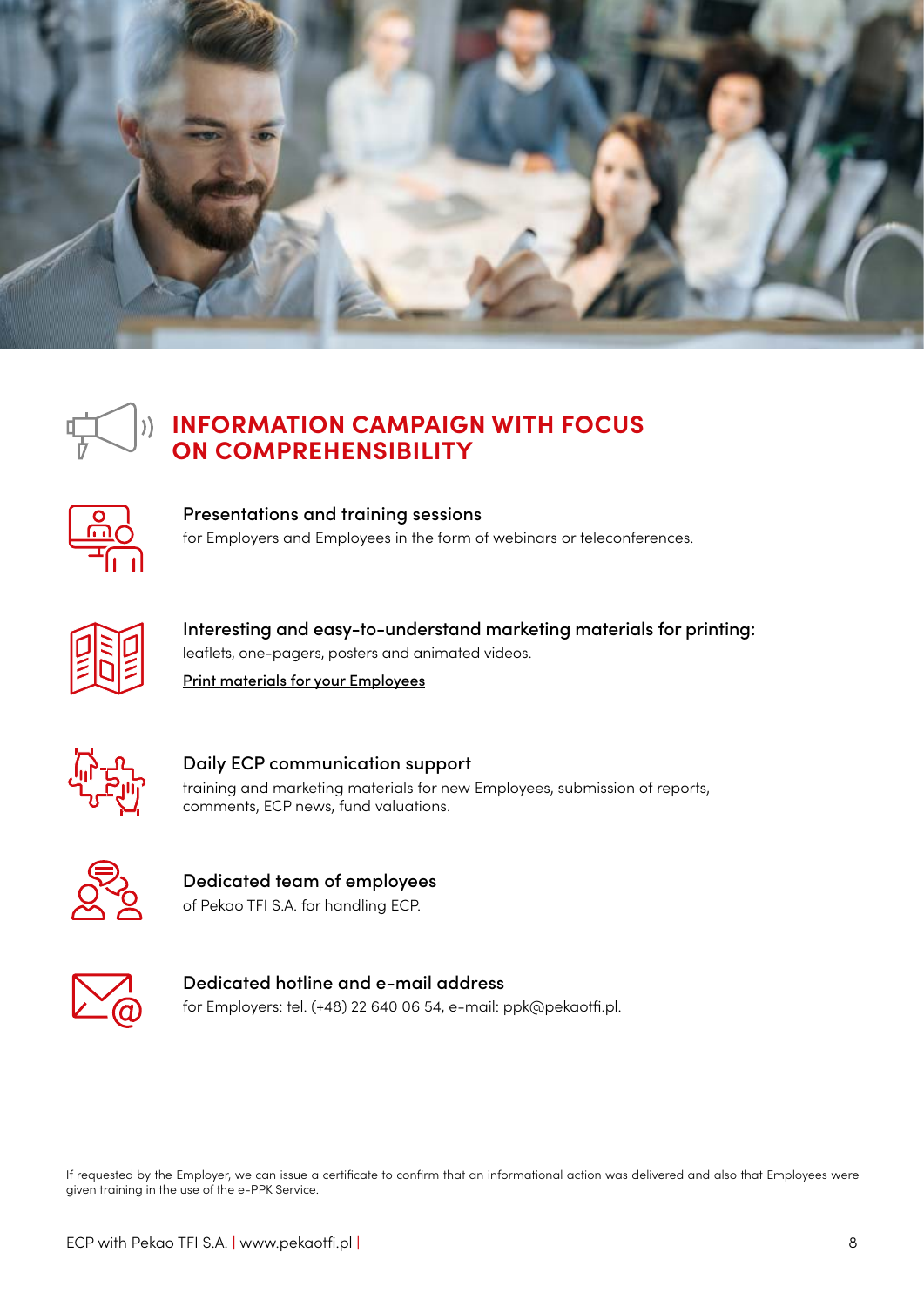

# 4. ECP support for Employees



# **[24H ONLINE SERVICE FOR EMPLOYEES](https://pekaotfi.pl/produkty/ppk/ppk-pracownik/instrukcja-wideo) SEE**

Our free online Service enables: view of ECP account, change of selected personal data, designation of eligible persons, free changes between target date sub-funds (for existing and future money), placing instructions to withdraw money.

Our online Service features a survey which helps to identify a group to which a given person belongs and what sub-fund would be the best fit for him or her.





We provide ECP participants with access to the nationwide network of almost 700 offices of Bank Pekao S.A. where ECP-related instructions may be placed. For the list of offices go to: www.pekaotfi.pl.







# **ATTRACTIVE TERMS OF BANKING PRODUCTS**

All Employees will be able to use banking services on competitive terms. Our special offer includes mortgage loans and cash loans, among others.



# **EASY ACCESS TO INFORMATION**

- Hotline for Employees: 801 641 641 or (+48) 22 640 40  $40*$  (Monday thru Friday, 9:00 17:00).
- E-mail contract with Pekao TFI S.A. for Employees: pekaotfiCOK@pekao-fs.com.pl.
- [Dedicated web page](https://pekaotfi.pl/produkty/ppk/ppk-pracodawca) with ECP calculator and video animations, etc.

\* This number can be also called from foreign countries and mobile phones. Call charge at operator's prices.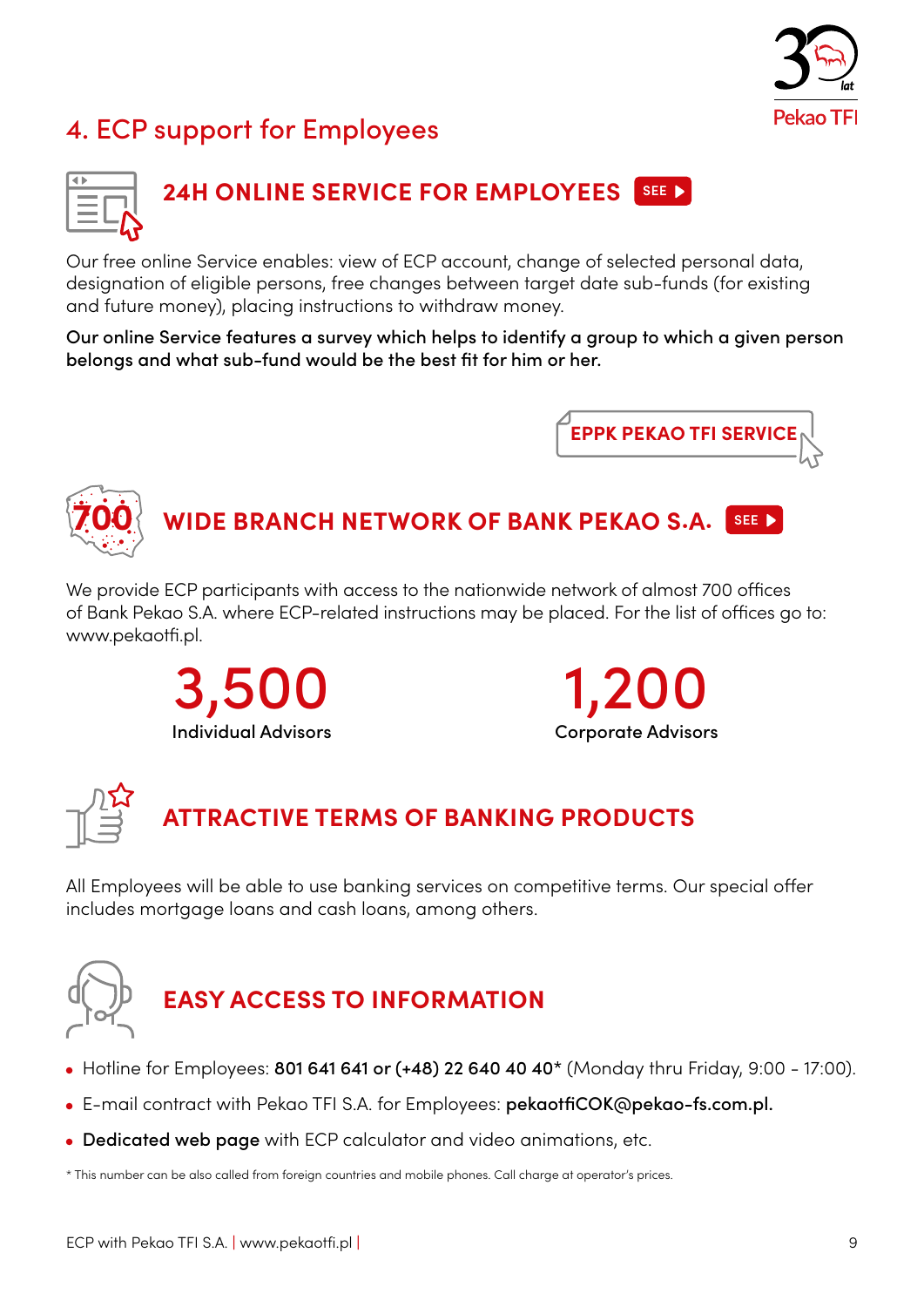

# 5. Target date funds

### For, ECP, we have established Pekao PPK SFIO (the "Fund") with target date funds (the "Sub-funds") with the profit potential and risk levels varying according to the age of ECP Participant.

As the ECP Participant's 60th birthday approaches, the share of higher-risk financial instruments (such as equities) will be reduced in favour of lower-risk instruments (bonds).

### The example of assets structure in target date funds in 2022.



equities bonds

ECP with Pekao TFI S.A. **|** www.pekaotfi.pl **|** 10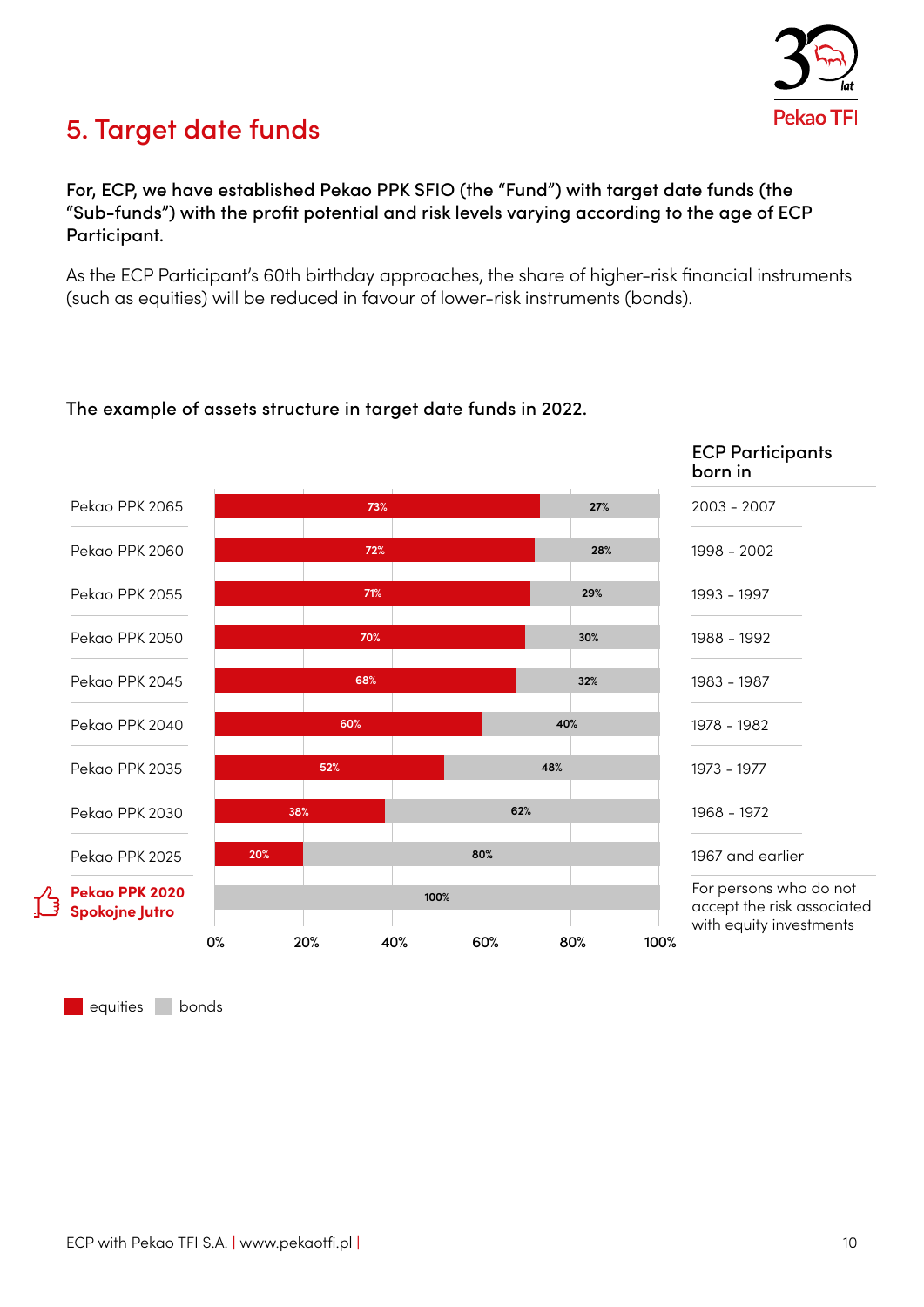

### **THE ONLY SUB-FUND "FOR CAUTIOUS INVESTORS" ON THE MARKET**

For those ECP Participants who expect stable results over a longer period of time but do not accept the risk associated with equity investments, the sub-fund called Pekao PPK 2020 Spokojne Jutro was created. That sub-fund invests primarily in bank deposits, money market instruments and bonds guaranteed by the State Treasury (the sub-fund no longer invests in equities since 01.01.2020).

Behaviour of Pekao PPK 2020 Spokojne Jutro sub-fund compared to other Pekao target date subfunds in the situation of capital market distress caused by the coronavirus pandemic



(% change in value of participation unit from 21.02.2020 to 28.02.2022)

Source: Own calculations, Pekao TFI S.A.

### **RISK**

Due to the fact that ECP in Pekao TFI consists of investing money within an investment fund, the investment involves risk. We make every effort to limit the risks associated with investing in funds, however, it should be remembered that the benefits associated with investing are also accompanied by risks. No fund/sub-fund guarantees investment profits. Each ECP unitholder must be aware that just as profits may be gained, losses of at least a part of invested funds are also possible.

Material types of risk associated with Pekao TFI funds/sub-funds: interest rate risk, equity market risk, credit instrument price risk, concentration risk, counterparty risk, currency risk, liquidity risk. There may be additional specific risks applicable only to some funds/sub-funds. In order to be able to properly assess the risk associated with a given investment, read the description of risks for each fund/sub-fund, which is included in the Information Prospectus and Key Investor Information for the relevant fund.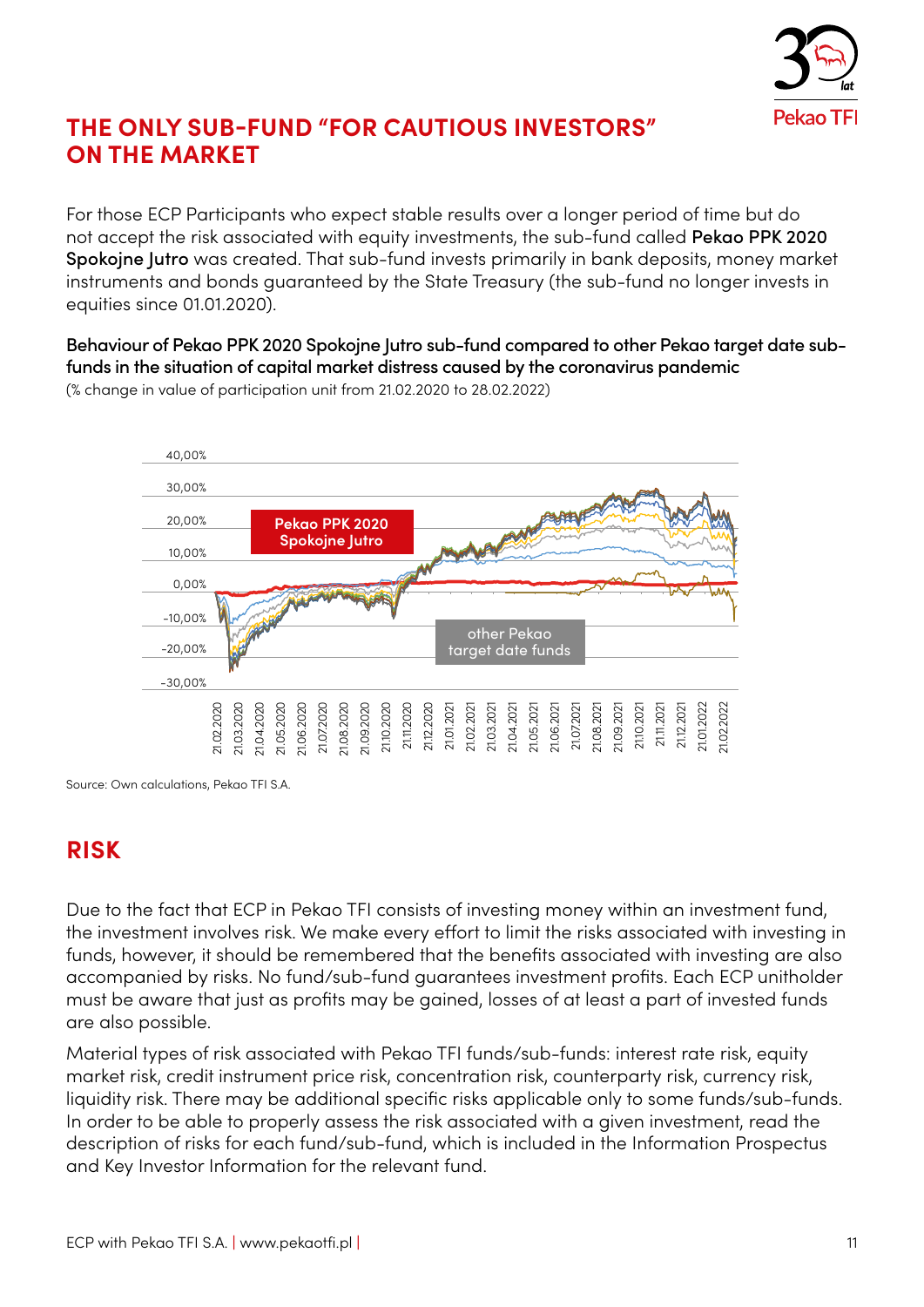

# 6. Costs

# LOW COSTS

Pekao TFI S.A. charges a fixed fee for managing individual Subfunds, and may also charge variable fees.

### Fixed fees

Pekao TFI S.A. charges a fixed fee for managing the target date subfunds at a competitive level.

The actual fixed fee rates for management chargeable to the assets of the target date subfunds (after recalculation in accordance with Art. 49 sec. 5 of the ECP Act) effective as of 1.04.2022

| <b>Subfund</b>                | Actual fixed management fee rates<br>(per annum) from 01.04.2022 |
|-------------------------------|------------------------------------------------------------------|
| Pekao PPK 2020 Spokojne Jutro | 0,16256%                                                         |
| Pekao PPK 2025                | 0,16256%                                                         |
| Pekao PPK 2030                | 0,29126%                                                         |
| Pekao PPK 2035                | 0,29126%                                                         |
| Pekao PPK 2040                | 0,29126%                                                         |
| Pekao PPK 2045                | 0,29804%                                                         |
| Pekao PPK 2050                | 0,29804%                                                         |
| Pekao PPK 2055                | 0,29804%                                                         |
| Pekao PPK 2060                | 0,29804%                                                         |
| Pekao PPK 2065                | 0,29804%                                                         |

The rates indicated above will be subject to change according to the rules set forth in Article 49 sec. 5-7 of the ECP Act.

Maximum, statutory fixed management fee for target date subfunds is 0.5% of the net asset value of the particular subfund per annum. Promotional fixed management fee rates stipulated by the Management Board of Pekao TFI S.A. range from 0.24% to 0.44% per annum depending on the subfund.

Pursuant to Art. 49 sec. 5 of the ECP Act, i.e. due to the fact that the value of net assets of the target date funds managed by Pekao TFI S.A. and TFI PZU S.A. as at 31 December 2021 amounted in total to over 15% of the value of net assets of all the target date funds, Pekao TFI S.A. has recalculated the fixed management fee.

The actual rates of the fixed fee charged for management of the PPK subfunds as of 1 April 2022 (after recalculation in accordance with art. 49, sec. 5 of the ECP Act) are presented in the table above. This fee is covered from the target date fund.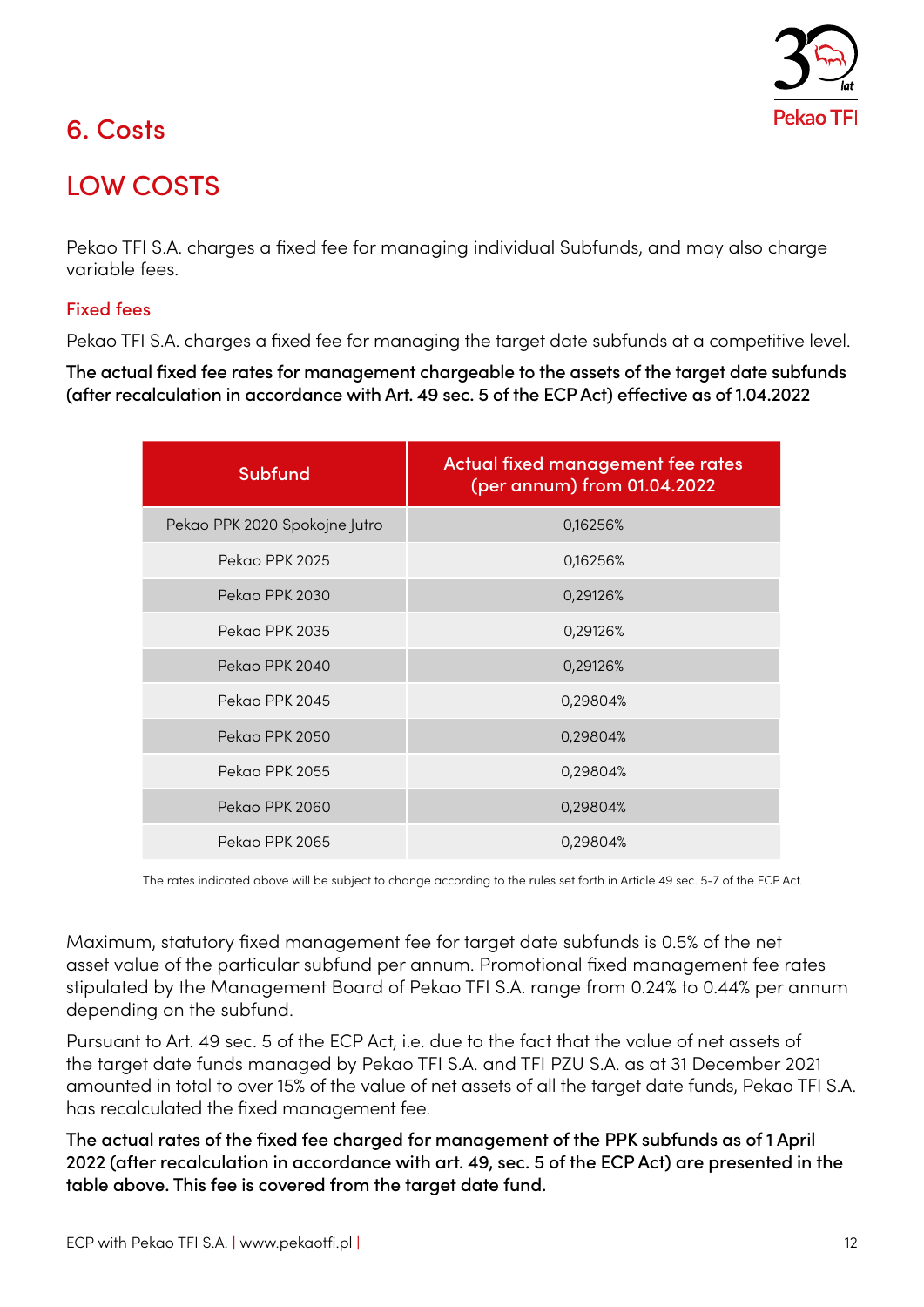

### Variable fees

Pekao TFI S.A. may charge variable fees for management, depending on the performance of individual Subfunds, however, the amount of variable fees for management may not be higher than 0.1% of the Subfund's net assets per year. The method of calculation and the rates of variable fees for management are included in the prospectus of Pekao PPK SFIO and on the website www.pekaotfi.pl (on subpages of individual Subfunds).

### When can Pekao TFI S.A. charge variable fees for management?

The performance fee is charged provided that:

- the Subfund yields a positive rate of return for the particular year,
- the Subfund yields, as at the last valuation date in November in a given year, a rate of return in excess of the benchmark reference rate (determined on the basis of the yield on government bonds) in accordance with the regulation issued pursuant to Article 49(13) of the ECP Act,
- the Subfund with a target date yields a rate of return of at least 75% of the highest rate of return of funds with the same target date.



Pursuant to the applicable laws and the resolutions of the Management Board, for all the Subfunds, Pekao TFI S.A. covers a part of the Subfunds' operational costs (transaction costs, costs of the fund depositary and of the transfer agent, specified in Article 50 of the Act on ECP).

In accordance with Article 38(6) of the Act on ECP, Pekao TFI S.A. covers the depositary and transfer agent costs in full until the amount of assets of PLN 2 million is accumulated in a given Subfund.

Until the assets accumulated in a given Subfund reach the level of PLN 10 million, the costs of the transfer agent and of the depositary are 10 times lower than the legally permitted costs charged on the investment result.

If the assets accumulated in a given Subfund exceed the level of PLN 10 million, Pekao TFI S.A. covers a considerable part of the costs of the transfer agent and of the depositary.

In the case of Pekao PPK 2065, according to the resolution of the Management Board, Pekao TFI S.A. covers all transaction costs of the Pekao PPK 2065 Subfund specified in Article 50(1)(1)–(4) of the Act on ECP.

For the other Subfunds, the payment of transaction costs depends on the level of assets — if the assets of a given Subfund do not exceed the level of PLN 15 million, Pekao TFI S.A. covers a considerable part of transaction costs.

If the assets accumulated in a given Subfund exceed PLN 15 million, transaction costs are covered from the assets of the given Subfund.



Pekao TFI S.A. does not charge any fees for deposits made into ECP nor for deposits financed by the Employee, the Employer or by the State.

We enable repeated free-of-charge changes among sub-funds included in the target date fund (so called assets allocation and reallocation).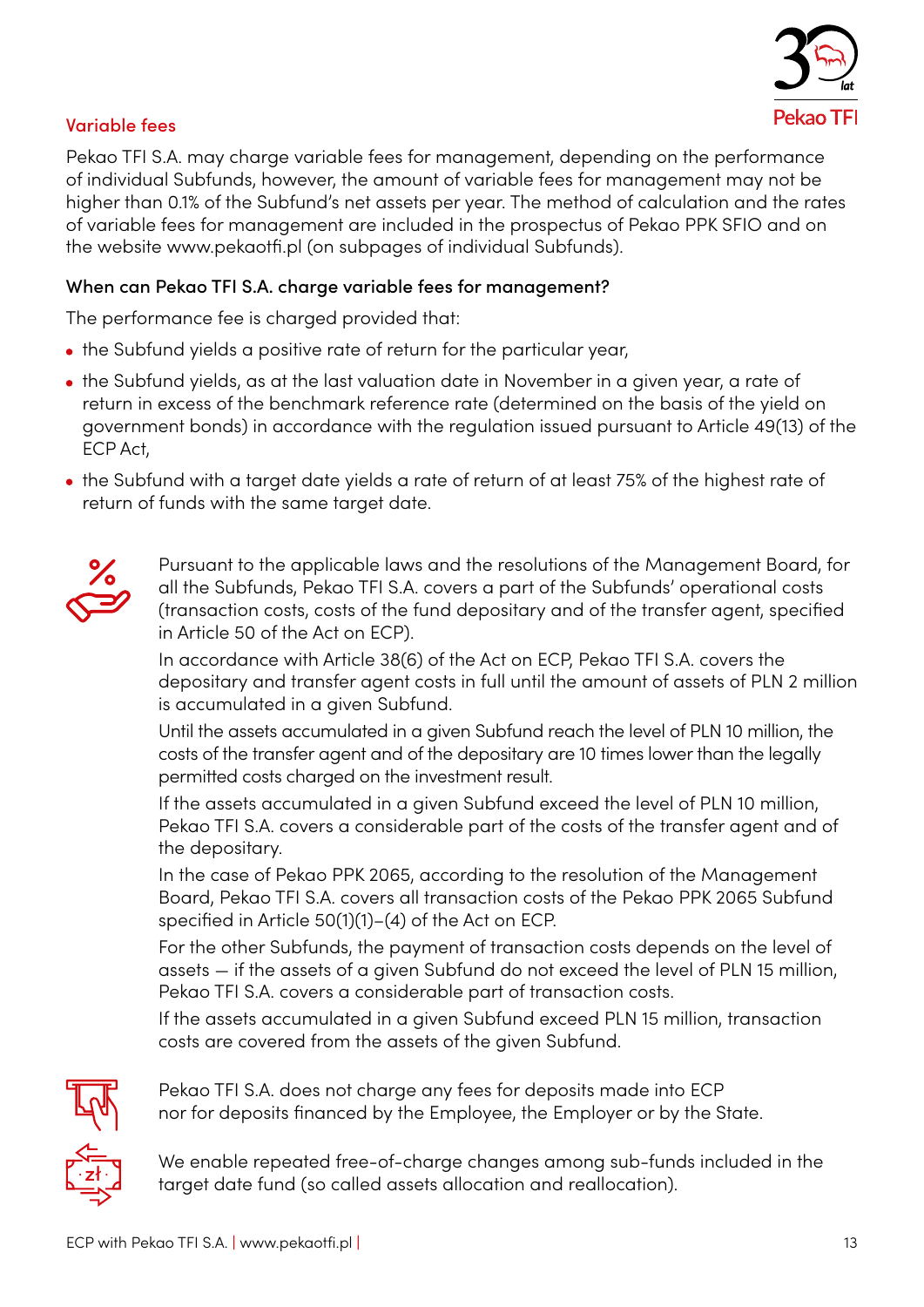

# 7. Special Bank Pekao S.A. product offer for Employees

All Employees of those businesses that sign ECP management and operation contracts with Pekao TFI S.A. will be offered preferential banking terms, including:

- ☑ preferential commission for a cash loan
- ☑preferential margin and commission for a mortgage loan.

In investments, trust has to be build over years – for that reason it pays off to collaborate with an experienced and reliable partner. You are welcome to collaborate with Pekao TFI S.A.







\* Hotline is open on business days from 9.00 to 17.00. Charges at operator's prices.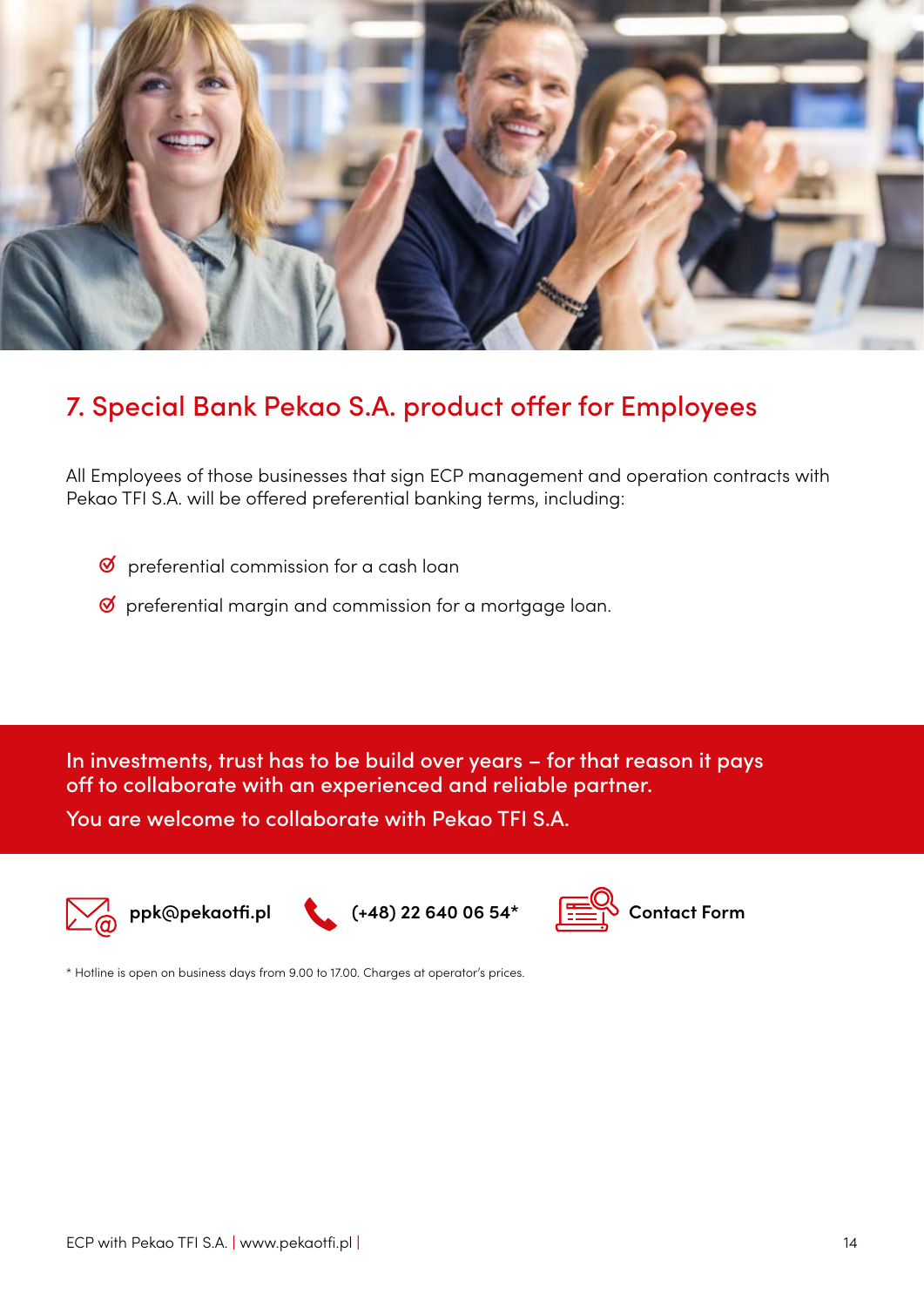

#### 8. How ECP operation contracts are made and their terms

The Employer will fulfil its obligations to make ECP operation contracts via the e-PPK Service that will be put at its disposal. In order to conclude an ECP operation contract for a given Employee, the Employer has to input (electronically) his or her identification data on the list of ECP Participants using the e-PPK Service. The list of ECP Participants is an appendix to the ECP operation contract and may be also submitted otherwise as agreed between the Fund and the Employer. For the Employee, the ECP operation contract is made once the Fund receives his or her identification data from the Employer.

As set forth in the ECP Act, the ECP operation contract is to be made by the Employer:

- for an Employee aged >18 55 (but before 55th birthday) – the Employee is not required to submit a request for such a contract to be made;
- for an Employee aged >55 70 (but before 70th birthday) – on a separate request of that Employee.

No ECP operation contract is made for an Employee who turned 70 years of age at the latest on the first day of employment.

#### **9. Terms, dates and methods of making withdrawals, transfer withdrawals or repayments**

Withdrawal, transfer withdrawal and repayment can be made subject to meeting the conditions provided for in the ECP Act, namely:

### **WITHDRAWAL**

Withdrawal may take place solely at the request of the ECP Participant:

### • who turned 60 years of age

All money may be withdrawn (in one or several instalments).

Single withdrawal and in case of withdrawal in instalments – the first instalment will be made within no more than seven days of the day when the relevant instructions were placed properly. Withdrawal is made in cash to a bank account nominated by the ECP Participant.

### • in case of grave illness of ECP Participant, his or her spouse or child

Maximum 25% of money accumulated in the ECP may be withdrawn (in one or several instalments). Single withdrawal and in case of withdrawal in instalments – the first instalment will be made within no more than 14 days of the day when the relevant instructions were placed properly together with exhibits required under the ECP Act. Withdrawal is made in cash to a bank account nominated by the ECP Participant.

### • to make own contribution while buying, building or altering a property

ECP Participant aged <45 may withdraw up to 100% money accumulated in the ECP, in a single instalment, to pay own contribution, however he or she is required to repay the full nominal amount. All money or parts of money accumulated in the ECP may be withdrawn in the amount specified in the contract to be made between the Participant and the Fund in connection with that withdrawal. The Fund will make the withdrawal on the date and to the account

nominated in the a/m contract. Repayment of that withdrawal may not start later than after five years of the withdrawal date and cannot take longer than 15 years from the withdrawal date.

• By way of spousal benefit – once both spouses turn 60 years of age and provided that both of them are Participants of the Fund

Spousal benefit is paid to spouses jointly, in at least 120 monthly instalments. The first instalment will be processed within no more than seven days of the day when the relevant instructions were placed properly. **TRANSFER WITHDRAWAL** 

Transfer withdrawal is made at the Participant's request within 14 days of the day when the relevant instructions were placed properly with relevant exhibits.

Transfer withdrawal may be remitted to:

- account of the ECP Participant kept at another financial institution or
- term savings deposit or term deposit maintained by the Participant with a credit union (after his or her 60th birthday) or

• insurance company (after his or her 60th birthday) in accordance with the rules set out in the ECP Act. Transfer withdrawal may be also made at the request of other persons that the ECP Participant, on the date on subject to the terms set forth in the ECP Act.

### **REPAYMENT**

Repayment made at the request of the ECP Participant is made in cash to a bank account nominated by the Participant, at the latest within seven days of the day when the relevant instructions were placed properly. All money accumulated in the ECP account is subject to repayment provided that, before remitting money to the ECP Participant, the Fund will make certain deductions as specified in the ECP Act. Repayment may be also made at the request of other persons that the ECP Participant, on the date and subject to the terms set forth in the ECP Act. Withdrawal, transfer withdrawal or repayment instructions may be placed to the Fund:

- electronically by using the ePPK Pekao TFI Service, on the terms set forth in the "Rules of the ePPK Pekao TFI Service"
- by phone by using the TeleFunduszePekao System, on the terms set forth in the "Terms of the TeleFunduszePekao System"

• in person – at the offices of Bank Pekao SA. The list of Bank's offices that service ECP Participants is available at www.pekaotfi.pl Whenever submission of additional documents is required under the ECP Act, the above instructions cannot be submitted remotely. Withdrawal, transfer withdrawal and repayment are made by repurchasing the units of participation in the Fund accumulated by the ECP Participant. The method and detailed rules for repurchasing the units of participation are detailed in the Fund's Information Prospectus.